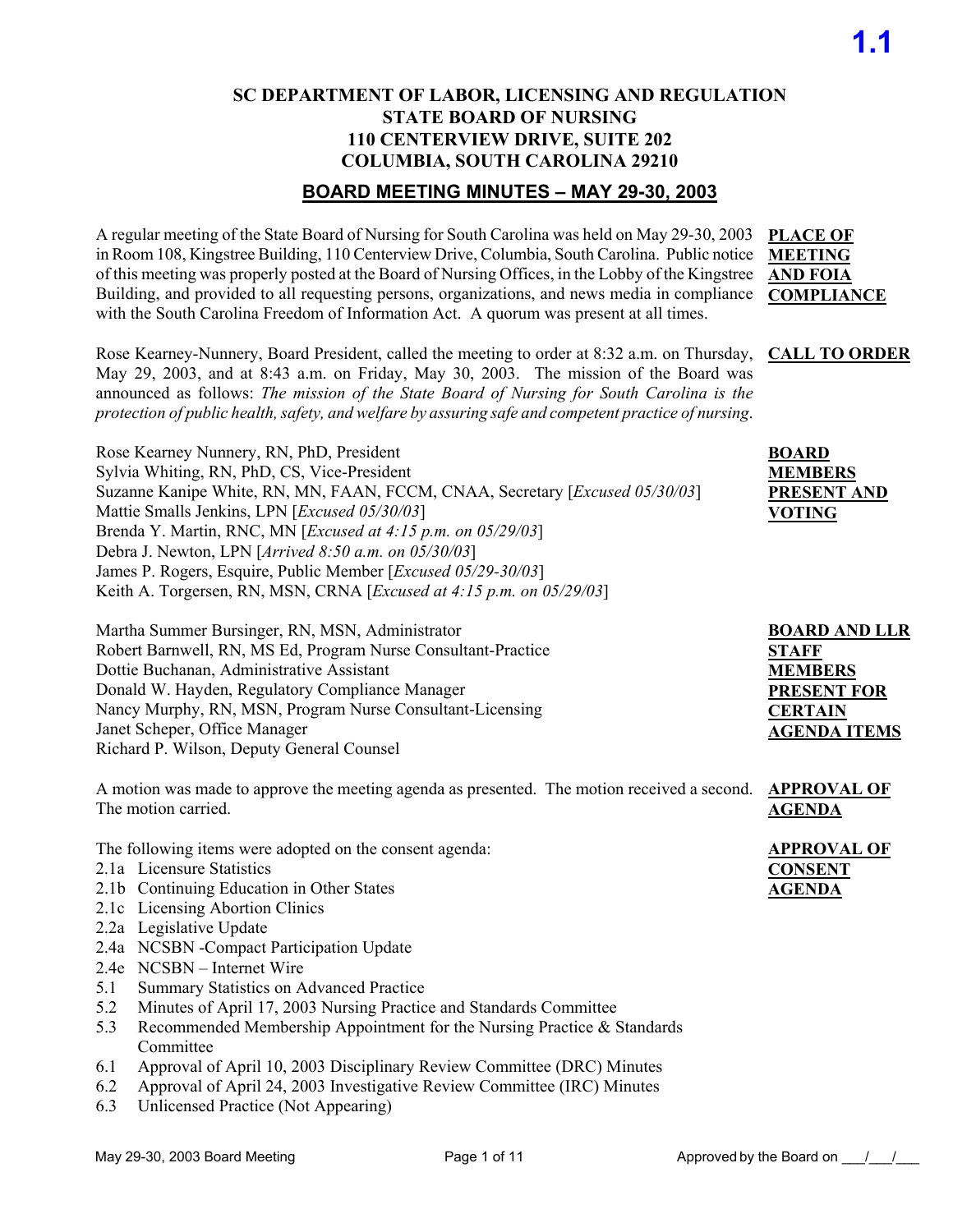- 6.5a Approval of Panel Members Elaine J Robb, RN
- 6.5b Approval of Panel Members Carolyn Swinton, RN
- 7.1b ACON Disaster Preparedness Update
- 7.5 USC Aiken- Notice of ADN Program Closure
- 8.2 Licensure Announcements

A motion was made to adopt the Consent Agenda with the removal of items 2.2b Proviso; 2.4b NCSBN Mid Year Meeting; 2.4c NCSBN - Executive Officer Meeting; 7.1a ACON Minutes; 7.2 Nurse Education Program Site Survey Letter; and 8.5 For Information: Police/Procedure Change-Guidelines for Administrator's Licensure Recommendations. The motion received a second. The motion carried.

Minutes of the November 20, 2002 Public Forum held at the Fire Academy in Columbia, January 30-31, 2003 Board Meeting, January 31, 2003 Public Meeting held in Columbia, February 6, 2003 Public Meeting held in Greenville, February 11, 2003 Public Meeting held in Florence, February 19, 2003 Public Meeting held in Charleston, March 20-21, 2003 Board Meeting, April 16, 2003 Conference Call Board Meeting, and April 29, 2003 Conference Call Board Meeting were presented for Board review and approval. **APPROVAL OF MINUTES**

A motion was made to approve the minutes of the November 20, 2002 Public Forum Minutes held at the Fire Academy in Columbia as presented. The motion received a second. The motion carried. **MOTION**

- A motion was made to approve the minutes of the January 30-31, 2003 Board Meeting with editorial changes. The motion received a second. The motion carried. **MOTION**
- A motion was made to approve the minutes of the January 31, 2003 Public Meeting held in Columbia with editorial changes. The motion received a second. The motion carried. **MOTION**
- A motion was made to approve the minutes of the February 6, 2003 Public Meeting held in Greenville with editorial changes. The motion received a second. The motion carried. **MOTION**
- A motion was made to approve the minutes of the February 11, 2003 Public Meeting held in Florence as presented. The motion received a second. The motion carried. **MOTION**
- A motion was made to approve the minutes of the February 19, 2003 Public Meeting held in Charleston as presented. The motion received a second. The motion carried. **MOTION**
- A motion was made to approve the minutes of the March 20-21, 2003 Board Meeting with editorial changes. The motion received a second. The motion carried. **MOTION**
- A motion was made to approve the minutes of the April 16, 2003 Conference Call Board Meeting as presented. The motion received a second. The motion carried. **MOTION**

A motion was made to approve the minutes of the April 29, 2003 Conference Call Board Meeting as presented. The motion received a second. The motion carried. **MOTION**

#### **ADMINISTRATOR'S REPORT**

Meeting with Representative David Mack

Ms. Bursinger reported that she had again met with Representative David J. Mack, III at his request. Representative Mack is interested in healthcare and the nursing shortage. He asked the

#### **MOTION**

**LEGISLATION**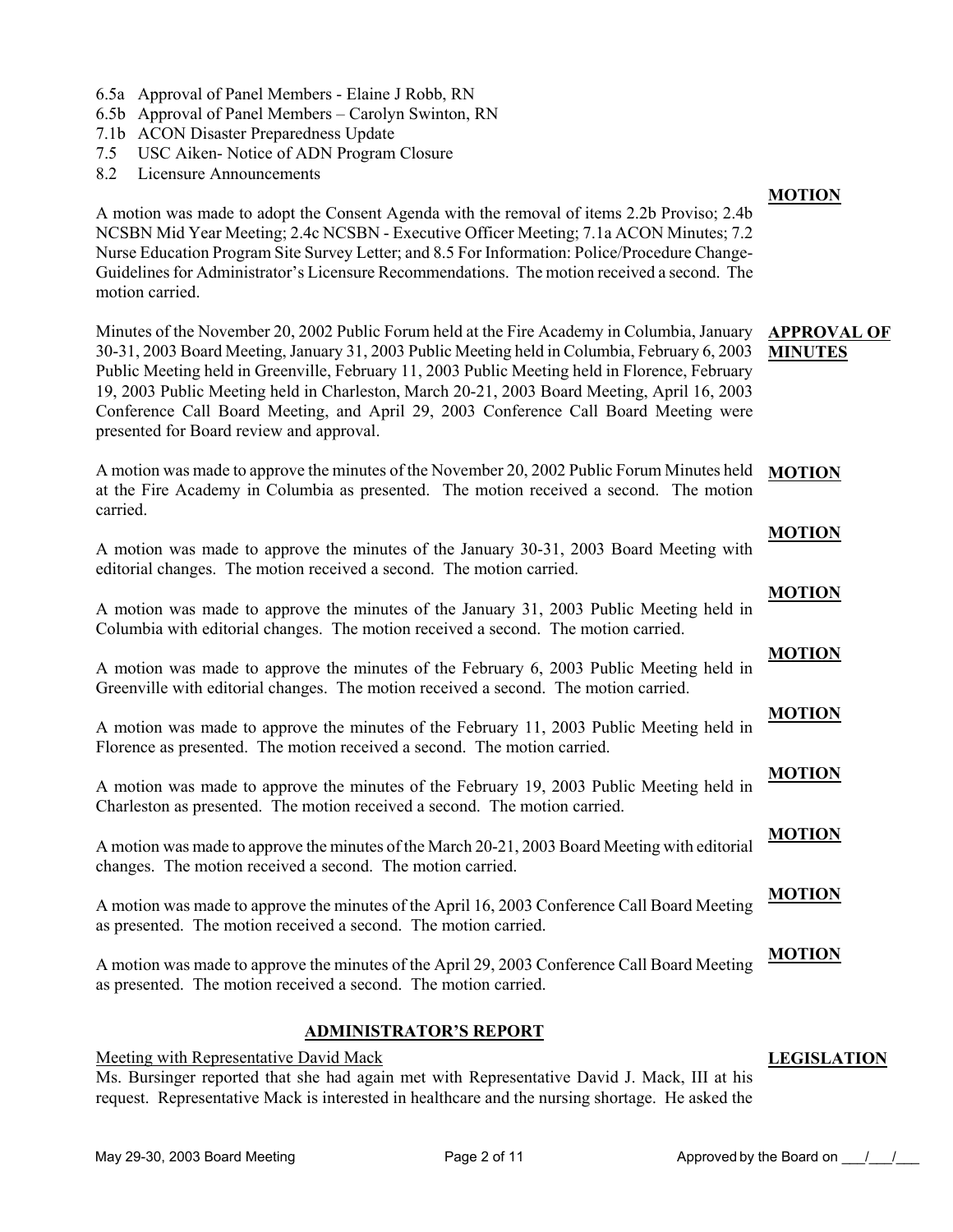causes of the nursing shortage and for possible solutions. Representative Mack would like to see the funds currently going into the General Fund from the 10% proviso returned to the Board for use in nurse retention and solutions to the nursing shortage. He is interested in the revised Nurse Practice Act. Representative Mack is interested in and supportive of nursing.

Lisa Maseng, LLR Legislative Liaison met with Senator Harvey S. Peeler, Jr. Senator Peeler is Chairman of the Senate Medical Affairs Committee and is interested in the Nurse Practice Act.

#### House Bill 4001 – Lewis Blackman Hospital Patient Protection Act.

This bill came about after the death of a young man in a South Carolina hospital. This bill would require all hospital personnel to wear identification badges, which the Board of Nursing already requires of nurses. It would also require that patients be given information on how to contact their attending physician, head nurse for the unit, nursing supervisor and medical director at any time. Nurses are concerned about home telephone information being given out. The South Carolina Hospital Association also has concerns about this bill.

#### H3539 - Code of Ethics

This bill was introduced to amend Nursing Regulations adopting of the American Nurses Association's *Code of Ethics for Nurses With Interpretive Statements (2001 Edition),* as the code of ethics for all licensed nurses in South Carolina. The code of ethics defines the essentials of honorable behavior for the licensed nurse and establishes them as enforceable requirements for nurses practicing in South Carolina. This bill was passed by the Senate and House and enrolled for ratification on March 19, 2003. It became law without the Governor's signature with an effective date of March 26, 2003.

#### H3154 – Diabetes School Care Act

Representative Joe Brown introduced this bill. The bill is in committee and has had opposition because it addresses only diabetes and not other serious health conditions affecting school children.

#### S381 – School Nurse in Every Elementary School

Bills requiring a nurse in every school have now been introduced every legislative session for more than 25 years. The bills have not passed citing a lack of funding. This bill requires a nurse in every elementary school only. The bill has not moved from committee.

At the Unlicensed Assistive Personnel (UAP) Conference, Ms. Bursinger spoke with other states that are facing similar problems. Many states allow UAPs to provide medications. They have found no increase in medication errors. In Nebraska, nurses are allowed to choose and train UAPs to be medication aids. The nurse chooses whether or not this task should be delegated. After training, the medication aid is responsible and liable for their actions. Administration of medication in schools is only part of the UAP issue.

#### Compact

The South Carolina Hospital Association introduced legislation to enact the National Council of State Boards of Nursing Multi-State Nurse Licensure Compact (Compact). This legislation would provide for the reciprocal practice of nursing among Compact party states and provides for information sharing among those states.

#### Practitioner Remediation and Enhancement Partnership (PREP)

Two more facilities have signed memoranda of understanding to join PREP. Ms. Bursinger will be **PROJECTS**providing in-service training to Colleton Medical Center on June 18, 2003. Magnolia Manor is expected to sign shortly. Ms. Bursinger met with representatives from Orangeburg Regional Medical Center to present the PREP program.

## **SPECIAL**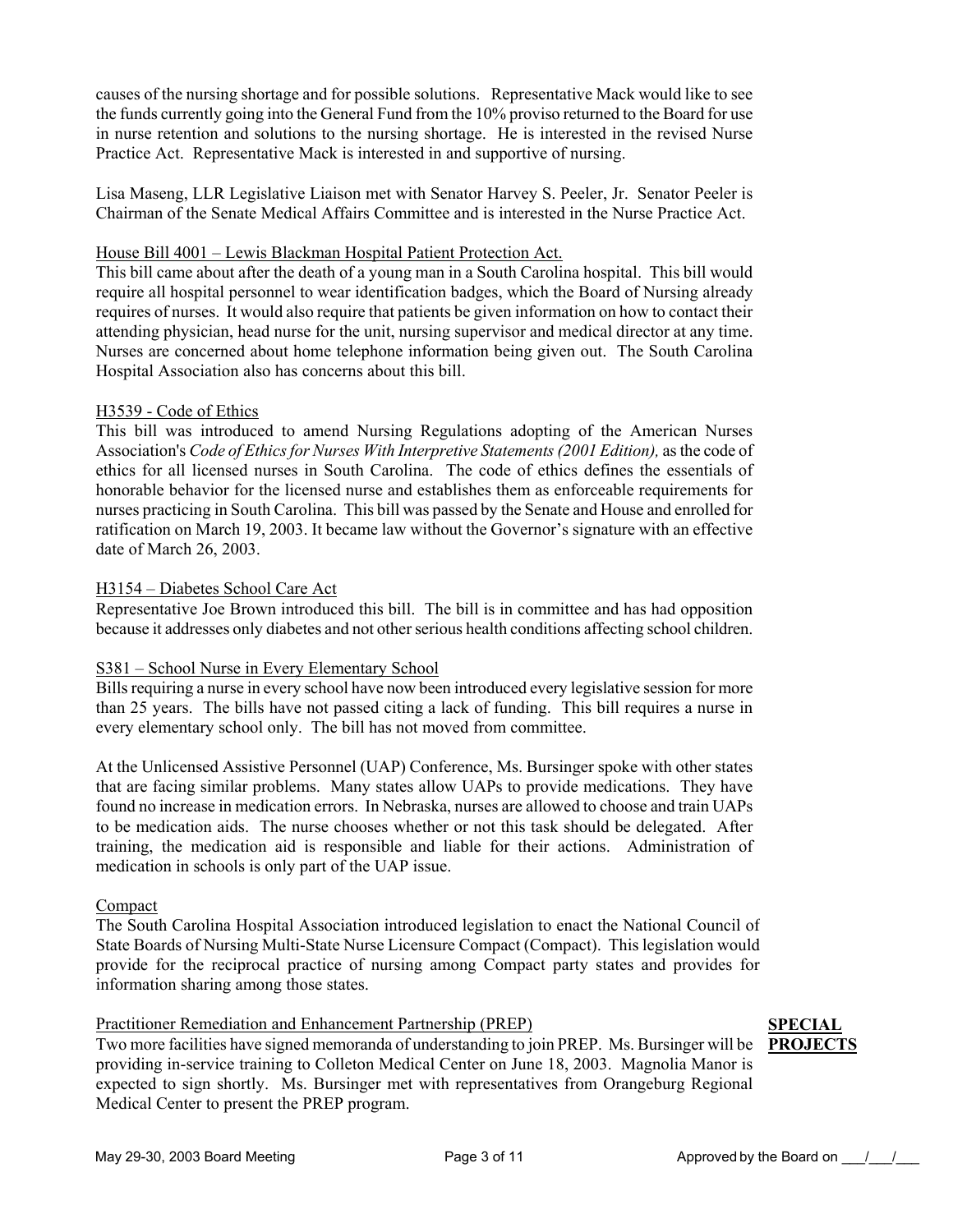### applying for licensure. This service is now available to the public. Anyone can go to the NCSBN

web site to verify a nurse's license. Twenty-six states currently utilize this service. There is some concern that discipline is being loaded on Nursys several times a month rather than on a daily basis. The Board requested more information on the advantages and disadvantages of utilizing the Nursys service to provide license verification for South Carolina licensees instead of issuing them directly from our board office.

### 2003 NCSBN Delegate Assembly, Alexandria, Virginia

The 2003 Delegate Assembly will be held on August 5-9, 2003 in Alexandria, Virginia. Two delegates are needed for this assembly. As requested, travel requests will be submitted for approval for Dr. Kearney-Nunnery, Ms. Martin, and Ms. White to represent the Board. Ms. Bursinger and Mr. Hayden will represent Board staff.

### **PRESIDENT'S REPORT**

The Board reviewed mission statements from other boards of nursing and feel the mission statement should be as succinct as possible. The mission statement, by laws and strategic plan will be taken up at a later meeting. **MISSION** 

### **REPORTS/UPDATES**

The Recovering Professionals Program (RPP) report was delayed due to a staff illness. The regular quarterly report along with additional financial information will be presented at the July 2003 board meeting.

Mr. Wilson reported that the Board of Medical Examiners has reviewed the Nurse Practice Act revision draft and has some concerns. One of their concerns is that prescriptive authority for **PRACTICE ACT**advanced practice registered nurses is expanded to include Schedules III and IV. They understood that this change would not be made in the Nurse Practice Act revision but would be considered at a future date with changes in the Advanced Practice section and introduced as a separate initiative. There were also concerns about continuing education for advanced practice registered nurses with prescriptive authority. It was noted that their Board was reviewing an older version of the Nurse Practice Act draft and that some of the concerns had been addressed. The Board of Medical Examiners has been provided with the most current Nurse Practice Act draft. They will discuss this draft at their August 4-6, 2003 meeting.

Stephanie Burgess, Chairperson of the Advanced Practice Task Force of the Board's Advisory Committee on Nursing will meet with Timothy J. Kowalski, D.O., Secretary of the Board of Medical Examiners to discuss continuing education for advanced practice registered nurses with prescriptive authority. Ms. Burgess has met with Lee Ann Bundrick, Administrator of the Board of Pharmacy regarding education in drugs and prescribing. Ms. Bundrick suggested including drug

Nursing Multi-State Nurse Licensure Compact (Compact) Update

Ms. Bursinger reported on a National Council of State Boards of Nursing (Multi-State Nurse Licensure Compact (Compact) conference call. Compact legislation introduced in Missouri did not pass. There are currently 18 states participating in the Compact. The most recent states to join the Compact are New Mexico, Virginia and Nevada.

Nursys is a service of the National Council of State Boards of Nursing (NCSBN). States may choose to participate in this service to provide licensure verification for other states rather than processing them in house. Nurses pay Nursys to provide the information to other states when

#### Nursys Info

**STATEMENTS / BY LAWS**

#### **RECOVERING PROFESSIONAL PROGRAM (RPP)**

**NURSE** 

**NATIONAL COUNCIL OF STATE BOARDS OF NURSING (NCSBN)**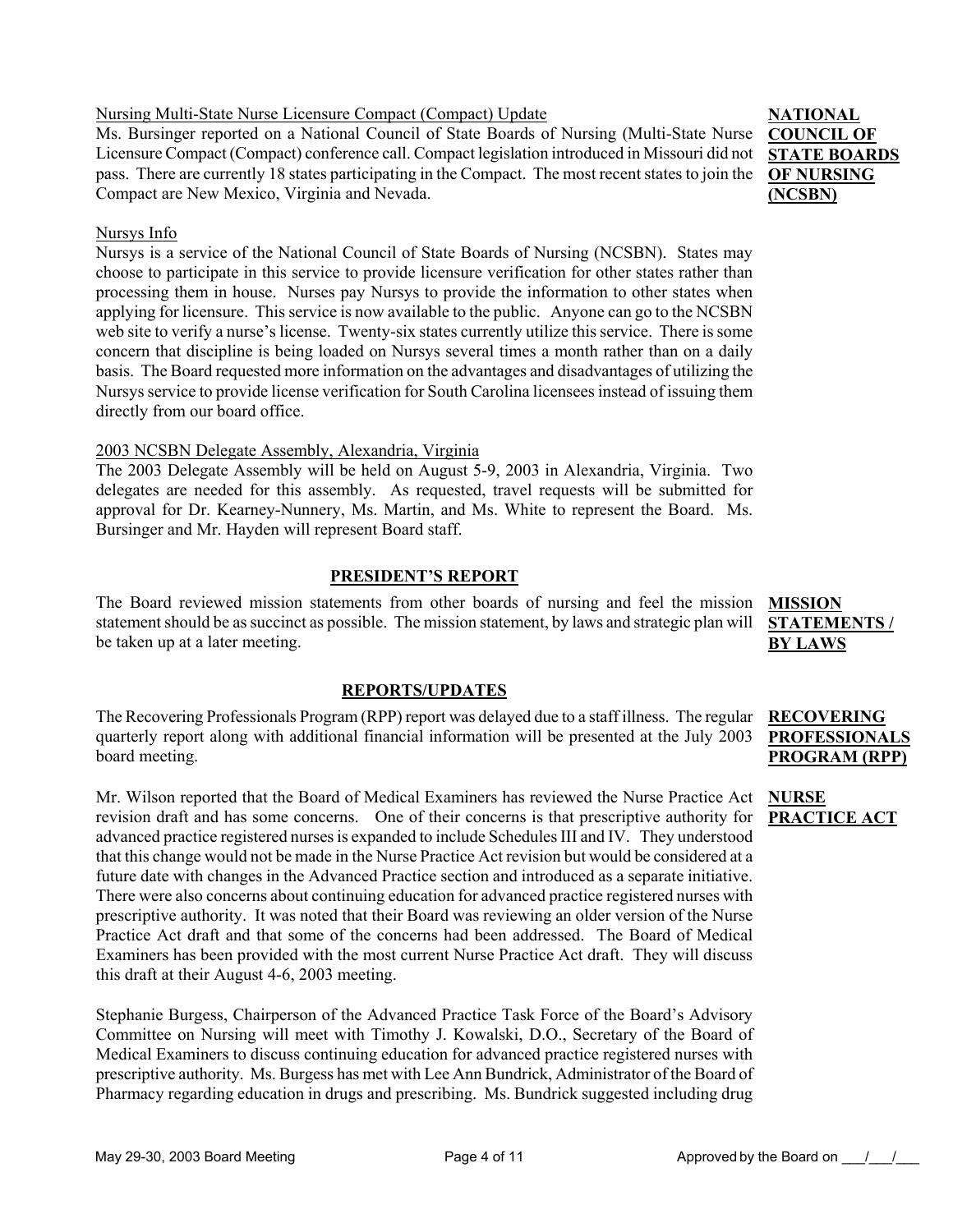laws in the continuing education for advanced practice registered nurses prescriptive authority. Ms. Burgess agreed that this would be helpful.

No changes will be made to the Nurse Practice Act until after Ms. Burgess meets with Dr. Kowalski and the Board of Medical Examiners reviews the current draft at their August 4-6, 2003 meeting and provides their comments for consideration.

Ms. Bursinger reported that Senator Michael Fair had stated that he would oppose the composition of the Board listed in the current draft of the Nurse Practice Act. Ms. Bursinger explained to Senator Fair the need for continued diversity on the Board.

#### **PROGRAM NURSE CONSULTANT – PRACTICE**

Mr. Barnwell provided the Board with a report on the Board approved refresher courses.

The Board discussed some problems with preceptors in facilities. Some facilities are not sure as to the level of preceptor needed for a refresher course candidate. Often there is little contact with the refresher course provider. There are differences in preceptors for refresher course candidates and for nursing education students.

A motion was made to ask the Advisory Committee on Nursing as well as the Deans and Directors Council to provide input on the best practices and guidelines for selection, qualifications, and functions of preceptors for nursing education and refresher courses. The motion received a second. The motion carried unanimously.

Margaret Cunningham and Pam Bartley of Area Health Education Consortium (AHEC) appeared before the Board to discuss Legal Aspects Workshops. Mr. Barnwell reported that Maggie Johnson has provided Legal Aspects of Nursing workshops under contract with the Board of Nursing. The nursing community and nurses under disciplinary agreements with the Board utilize these workshops. Approximately ten to twelve workshops are provided per year at employers' requests. These workshops are mostly provided in the upstate and in Horry County. Workshops lengths vary from three to six hours and are tailored to specific sponsor requests. Workshops were consistently rated as "very good" to "outstanding." Most of these programs are not approved for continuing education hours. Mr. Barnwell has provided an average of four to eight in-service programs annually for association meetings and for facilities tailored to address specific problem areas.

The Board of Nursing and AHEC staffs have collaborated on a plan to provide eight workshops per year. There would be two workshops for each per AHEC region – Mid Carolina, Pee Dee, Upstate and Lowcountry. These workshop dates would be published through AHEC and the Board in the South Carolina Nurse and on the Board's web site. Workshop objectives will cover the Board of Nursing functions, types of law, malpractice and liability insurance, continued competency, Nurse Practice Act in legal practice, discipline, complaints, abandonment, workplace issues, Code of Ethics, Recovering Professionals Program (RPP), documentation, delegation, medications and the Advisory Opinions. Workshops are planned to begin in September 2003 and are to be provided in September – November and February - May in alternating AHEC regions.

A motion was made to approve the Legal Aspects Workshop with plans to better meet the requirements of the Board and licensed nurses. The motion received a second. The motion carried.

At their January 30, 2003 meeting, the Board asked the Advisory Committee on Nursing (ACON) SCHOOL to review the draft advisory opinion regarding nurses in a school selecting, training, determining **NURSING TASK** 

#### **PRE-APPROVED RN/LPN REFRESHER COURSES UPDATE**

#### **MOTION**

#### **LEGAL ASPECTS WORKSHOP – AHEC**

#### **MOTION**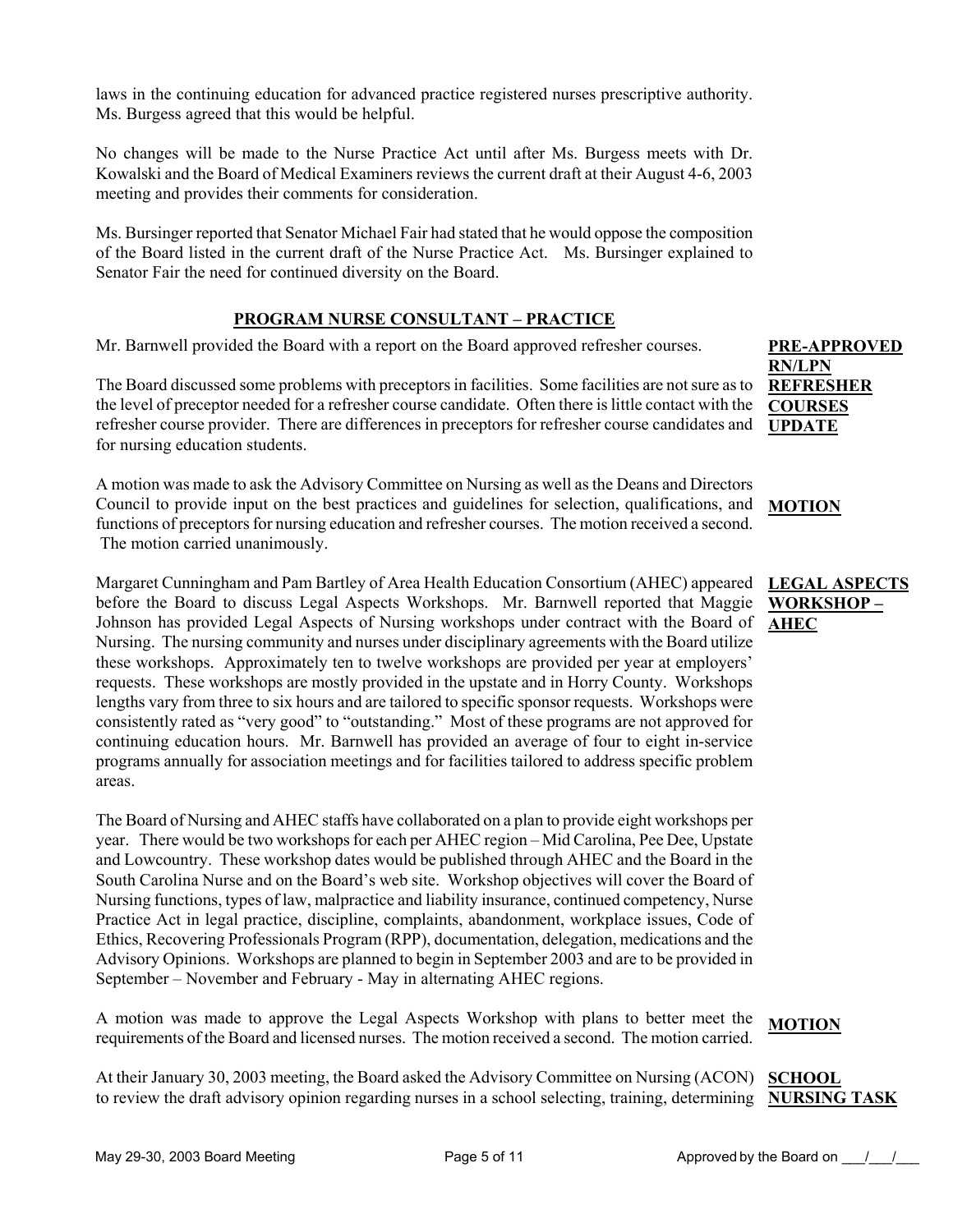competency and providing indirect oversight of unlicensed school personnel in the provision of **FORCE & ACON**  medications and make recommendations to the Board. After discussion at their April 15, 2003 meeting, the ACON voted not to support the draft advisory opinion on medications and other **TIONS** nursing procedures in school settings; to support efforts to have a nurse in every school; to support nursing by nurses and not delegating nursing to unlicensed personnel; and to strongly recommend that the Board enforce laws regarding the practice of nursing by persons without a license in schools. Cathy Young-Jones of the Department of Health and Environmental Control and Department of Education appeared before the Board to discuss the ACON's recommendation. Ms. Young-Jones reported that State Superintendent of Education Inez Tenenbaum would like to meet to discuss the issue of provision of emergency medications. She will work to set the meeting up in August.

The following new and revised advisory opinions were recommended by the Nursing Practice and Standards Committee:

Advisory Opinion #12 regarding telephone orders: Extraneous words and the reference to other unnamed state regulations were removed. Not all state regulations regarding licensed health care agencies require that a registered nurse (RN) or licensed practical nurse (LPN) accept all telephone orders.

A motion was made to approve revised Advisory Opinion #12 regarding telephone orders as presented. The motion received a second. The motion carried unanimously. **MOTION**

Advisory Opinion #25 regarding emergency endotracheal intubation: Minor wording changes were made and the first sentence in the response was modified. It is the Committee's position that there is no need to mention that certified registered nurse anesthetists (CRNA) may intubate, and also that references to ACLS, PALS, and NRP training, which do not require skill competency in endotracheal intubation, be deleted. The clear requirement in the advisory opinion for "special education and training" is sufficient to require the registered nurse (RN) to have had training prior to attempting emergency endotracheal intubation.

A motion was made to approve revised Advisory Opinion #25 regarding emergency endotracheal intubation amending the draft by combining paragraphs #1 and #2. The motion received a second. The motion carried unanimously. **MOTION**

Advisory Opinion #34 regarding blood administration in the home: The Committee believes that a stipulation "providing the environment is supportive to emergency medical care" be added. This stipulation would require that, at a minimum, a working telephone be available.

A motion was made to approve revised Advisory Opinion #34 regarding blood administration in the home as presented. The motion received a second. The motion carried unanimously. **MOTION**

Advisory Opinion #46 regarding certified registered nurse anesthetists (CRNA) inserting cardiovascular monitoring lines: The Board requested that the Committee and Advanced Practice Subcommittee develop an advisory opinion regarding CRNA practice and invasive lines. The draft advisory opinion presented is based on the Board's January 30, 2003 position statement.

A motion was made to approve Advisory Opinion #46 regarding certified registered nurse anesthetists (CRNA) inserting cardiovascular monitoring lines adding the sentence "CRNA education and preparation provide the knowledge base for this skill." The motion received a second. The motion carried unanimously. **MOTION**

# **RECOMMENDA-**

**NEW/REVISED ADVISORY OPINIONS**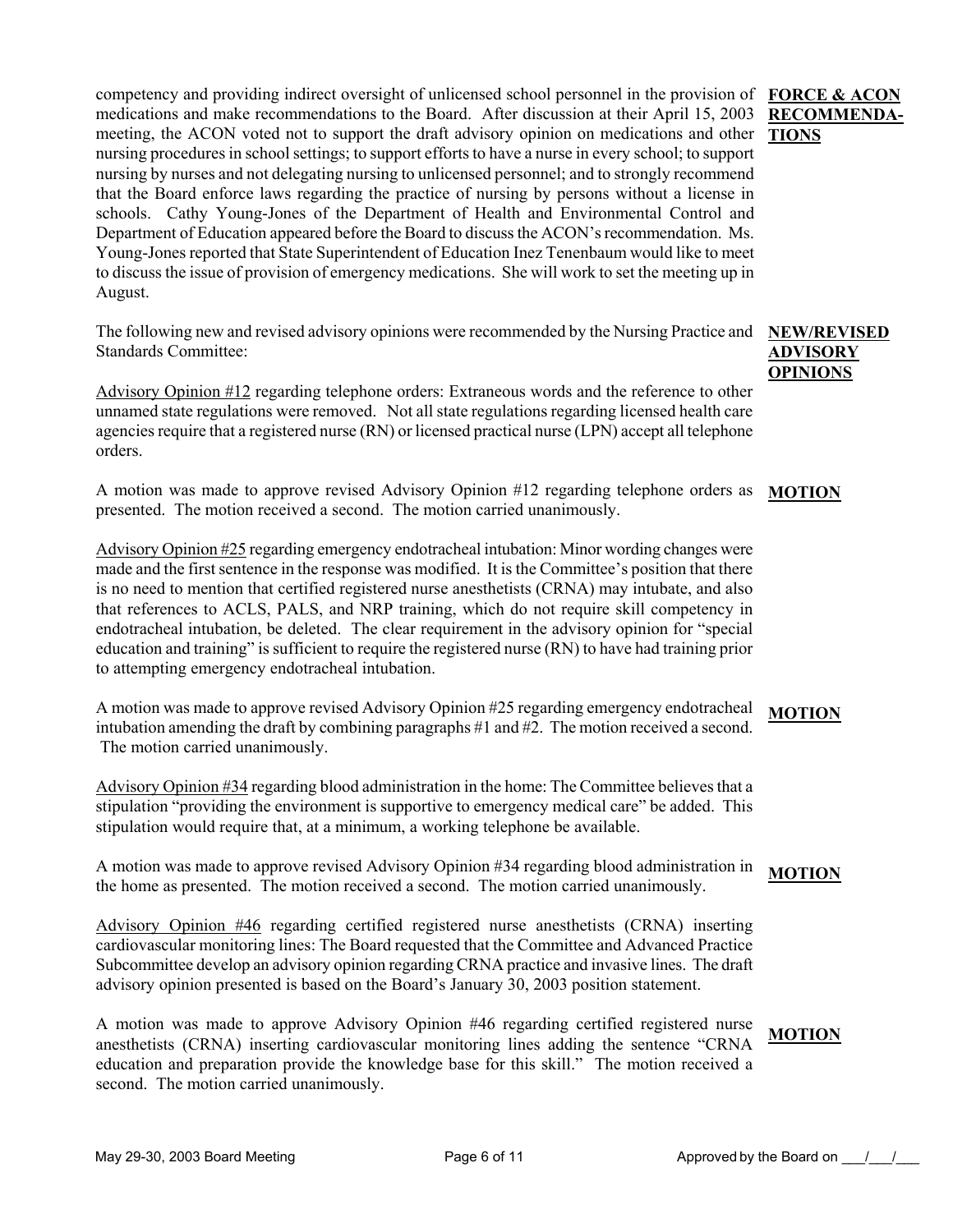Mr. Barnwell reported that first letters have sent to the 5% of advanced practice registered nurses (APRN) randomly selected for audit this year. Second letters were sent to 4 of the 48. Two APRN will be receiving a third letter explaining the possible disciplinary actions for not responding.

Mr. Barnwell provided the Board with a draft policy regarding penalties for providing incomplete or false information on applications for licensure or renewal. Under this policy, staff would make appropriate inquiries regarding the statement or document to ascertain whether an incomplete or false submission occurred. The Administrator, Program Nurse Consultant and Regulatory Compliance Manager would review the information to determine the seriousness of the incomplete or false information. If the incomplete or false information is considered material to the application, the matter is referred to the Compliance Section for action. For a first offense, the policy requires the APRN to cease practice until all requirements have been satisfied, a private reprimand, and a civil penalty. Second or greater offenses will require a personal appearance before the Board.

A motion was made to approve the Policy on Civil Penalties for Providing Incomplete or False Statements or Documents Regarding Licensure / APRN Recognition Requirements as revised by changing the penalty on the first offense from \$500 to \$500-\$1,500, citing the Administrative Procedures Acts and Chapter 1 of Title 40 ("Engine Act"), removing "recognition" from the policy title, and reverse the words "false" and "incomplete" in the title and throughout the policy. The motion received a second. The motion carried unanimously.

#### **REGULATORY COMPLIANCE MANAGER**

The Board reviewed cases and recommendations from hearing panels. Respondents appeared **CERTIFIED**  before the Board.

6.4a –This case was continued. Respondent submitted a doctor's excuse for their inability to attend this hearing due to a medical condition.

6.4b –Respondent was properly notified and appeared without counsel to present a Stipulation and Petition and to respond to questions from the Board.

A motion was made to accept the Stipulation and Petition and that prior to reinstatement **MOTION** Respondent must have an evaluation by the Recovering Professionals Program (RPP) with their recommendation to re-license, upon relicensure Respondent will be on one year probation with registered nurse on-site, on-shift supervision, in an approved employment setting with no home health or agency, and quarterly employer reports. The motion received a second. The motion carried unanimously.

6.4c – Although properly notified, Respondent did not appear to respond to questions from the Board and was not represented by counsel. In their Conclusions of Law, the Panel found that Respondent was in violation of §40-1-110(i). The Panel recommended that should the Respondent apply for reinstatement of license, Respondent must have undergone an evaluation by the Recovering Professionals Program (RPP) with a written recommendation as to Respondent's ability to safely practice as a nurse. Respondent must follow any treatment plan or monitoring as required. For a period of not less than two years, Respondent's practice setting shall be strictly limited with no home health or agency, with supervision by a registered nurse on-site, on-shift, and quarterly employer reports.

A motion was made to accept the Hearing Panel's Findings of Fact, Conclusions of Law and Recommendations. The motion received a second. The motion carried unanimously.

#### **INCOMPLETE/ FALSE APPLICATION INFO POLICY**

#### **MOTION**

## **PANEL REPORTS**

#### **MOTION**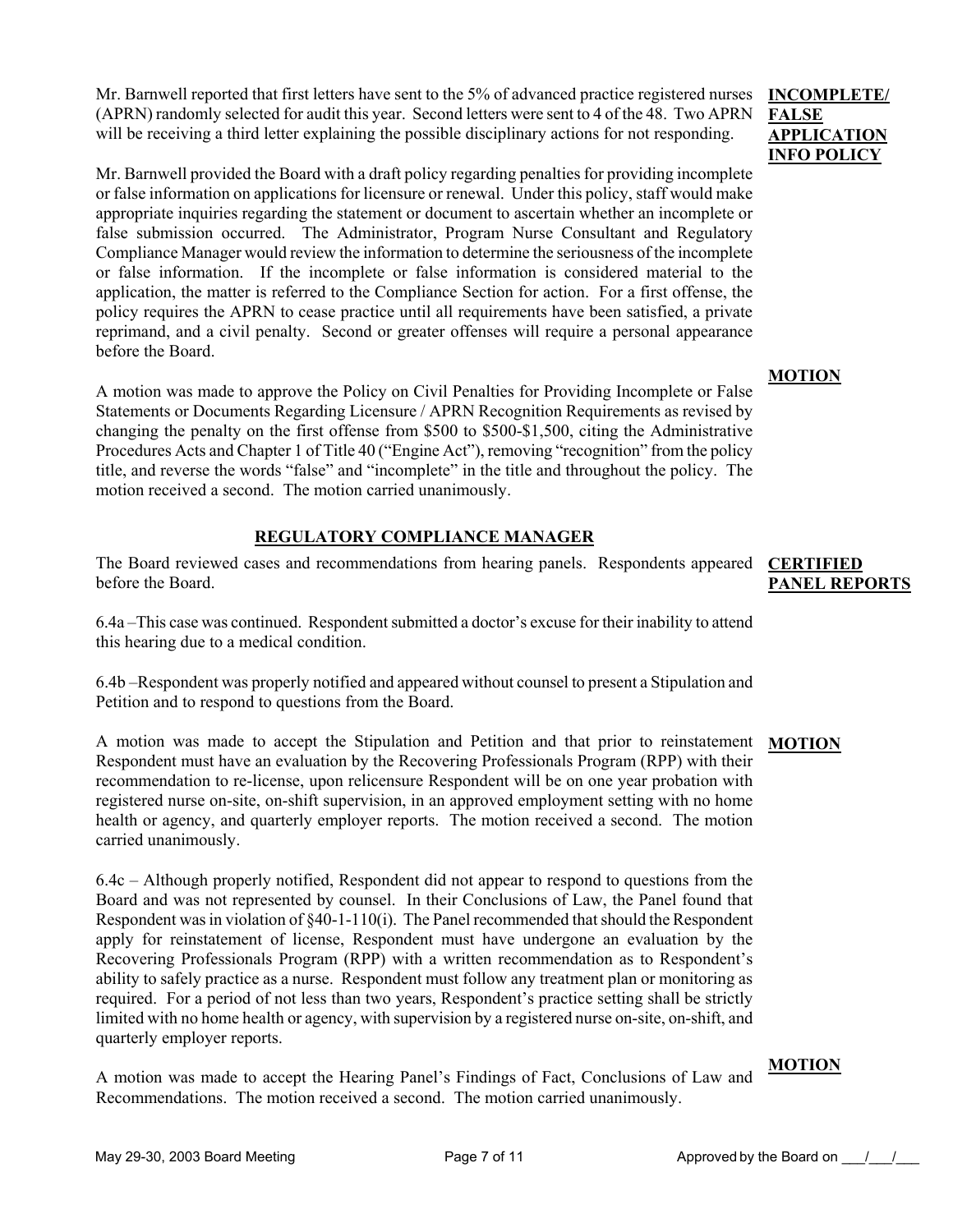6.4d –Although properly notified, Respondent did not appear to respond to questions from the Board and was not represented by counsel. In their Conclusions of Law, the Panel found that the State did not prove by preponderance of the evidence that the Respondent had violated the Nurse Practice Act. The Panel recommended dismissing the complaint.

A motion was made to accept the Hearing Panel's Findings of Fact, Conclusions of Law and Recommendations. The motion received a second. The motion carried unanimously.

6.4e – Respondent was properly notified and appeared with spouse but without counsel to respond to questions from the Board. In their Conclusions of Law, the Panel found that Respondent was in violation of §40-33-935 and Regulation 91-19(c)(3). The Panel recommended that prior to the reinstatement of Respondent's license, Respondent undergo a mental health evaluation, Respondent comply with treatment recommendations, quarterly reports from the mental health provider as well as quarterly employer reports for a period of not less than two years.

A motion was made to accept the Hearing Panel's Findings of Fact, Conclusions of Law and Recommendations. The motion received a second. The motion carried unanimously.

6.4f – Although properly notified, Respondent did not appear to respond to questions from the Board and was not represented by counsel. In their Conclusions of Law, the Panel found that the State did not prove by preponderance of the evidence that the Respondent violated the Nurse Practice Act. The Panel recommended dismissing the complaint; however, based upon its findings recommends that Respondent be issued a non-disciplinary letter of caution.

A motion was made to accept the Hearing Panel's Findings of Fact, Conclusions of Law and Recommendations. The motion received a second. The motion carried with three aye and two nay votes and one abstention from voting.

6.4g – Respondent was properly notified and appeared without counsel to respond to questions from the Board. In their Conclusions of Law, the Panel found that Respondent was in violation of §40-33-935(b) and (g). The Panel recommended Respondent's license remain in a suspended status with an immediate stay, Respondent will be allowed to resume practice only upon receipt of a positive written evaluation from the Recovering Professionals Program (RPP) indicating Respondent's fitness to safely practice nursing. Respondent must follow any treatment plan or monitoring as required. For a period of not less than two years, Respondent's practice setting shall be strictly limited with no home health or agency, with supervision by a registered nurse on-site, on-shift, and quarterly employer reports.

A motion was made to accept the Hearing Panel's Findings of Fact, Conclusions of Law and Recommendations. The motion received a second. The motion carried unanimously.

6.4h – Respondent was properly notified and appeared without counsel to respond to questions from the Board. In their Conclusions of Law, the Panel found that Respondent was in violation of  $§$ 40-33-935(g) and Regulation 91-19(c)(3)(c). The Panel recommends that Respondent be issued a public reprimand and be required to pay a \$500 fine.

**MOTION**

**MOTION**

A motion was made to accept the Hearing Panel's Findings of Fact, Conclusions of Law and

6.4i – Respondent was properly notified and appeared without counsel to respond to questions from the Board. In their Conclusions of Law, the Panel found that Respondent was in violation of

Recommendations. The motion received a second. The motion carried unanimously.

**MOTION**

#### **MOTION**

#### **MOTION**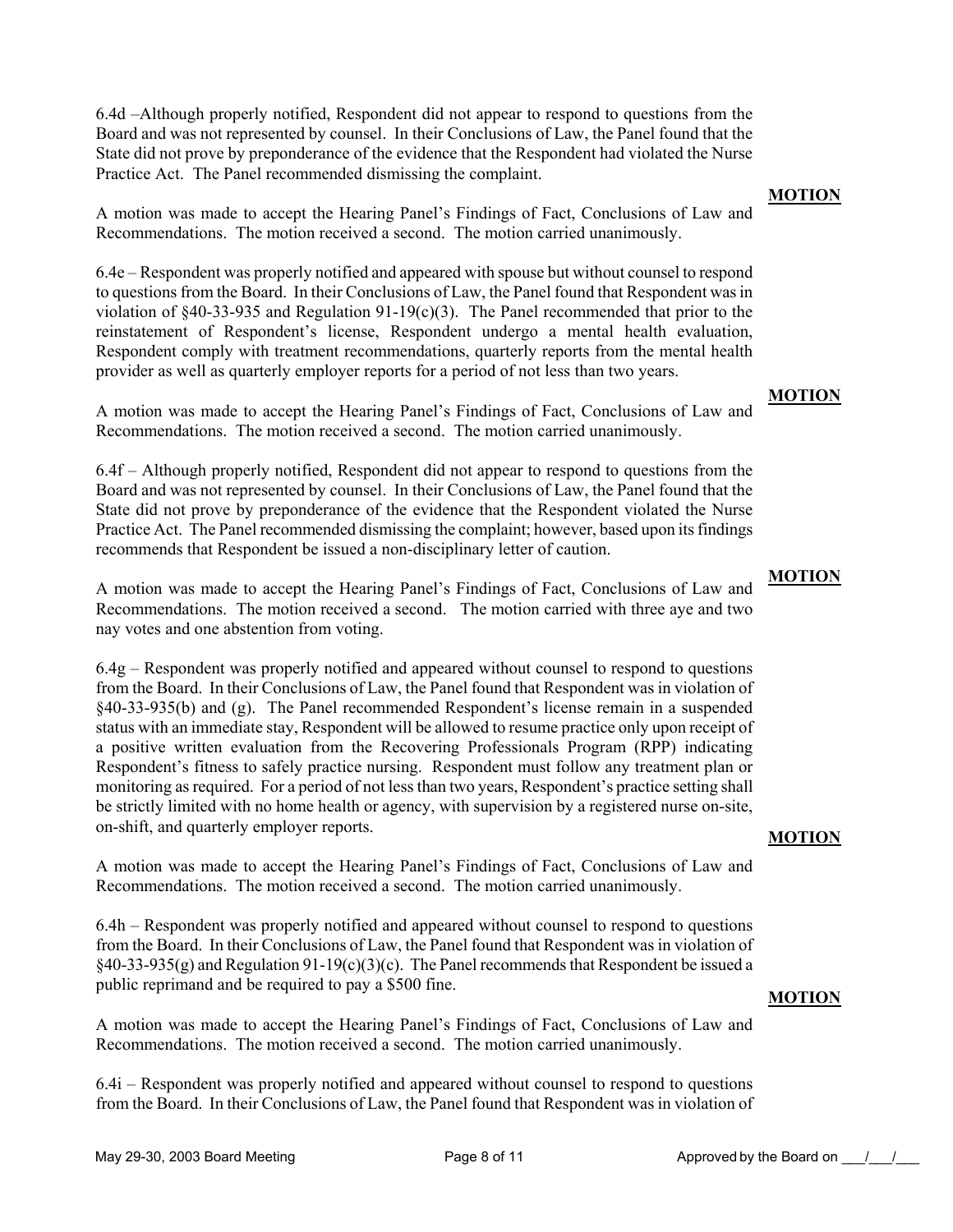$§$ 40-33-935(g) and Regulations 91-19(c)(3)(b), (c)(3)(f), and (c)(3)(m). The Panel recommended Respondent's license be suspended for one year, pay a \$1,500 fine within 45 days of the final order, attend a legal aspects workshop, attend a 30-hour pharmacology course, and that Respondent not be granted recognition as an advanced practice registered nurse for a period of five years.

A motion was made to accept the Hearing Panel's Findings of Fact, Conclusions of Law and Recommendations. The motion received a second. The motion carried unanimously.

6.4j –Respondent was properly notified and appeared with attorney Thomas J. LeClair to respond to questions from the Board. In their Conclusions of Law, the Panel found that Respondent was in violation of  $\{40-33-935(g)$ . The Panel recommended that Respondent be required to pay the costs of drug and/or alcohol testing performed during the monitoring period required by the final order immediately and that Respondent's license be fully reinstated pending final disposition by the Board.

A motion was made to accept the Hearing Panel's Findings of Fact, Conclusions of Law and Recommendations. The motion received a second. The motion carried with one nay vote.

#### **NURSE CONSULTANT – EDUCATION**

Ms. Bursinger reported that there are new questions on the National Council Licensure **NCLEX** Examination (NCLEX). New questions include multiple-multiple choice; fill in the blank, and identifying body parts on the computer. The National Council Delegate Assembly has not yet approved the new format. National Council Delegate Assembly will meet August 5-9, 2003. The questions are currently on the examination but do not count toward the candidate's score.

Trident Technical College submitted a request for approval of offering lecture content online for selected nursing courses to provide more flexibility for students who may have a variety of schedule constraints. The distance learning would be provided in five different formats to include: one-way video transmission, two-way visual/audio system, satellite delivery, taped courses, and by various online courses.

A motion was made to approve Trident Technical College's request to offer lecture content online for selected nursing courses. The motion received a second. The motion carried.

Ms. Bursinger reported that a letter was sent to all Board approved nursing education programs in South Carolina explaining that due to current fiscal constraints on state government in lieu of site ACCEPTED visits the Board will accept documentation of currently recognized accreditation and annual reports. Although the revised Nurse Practice Act has not been passed, changes can be made due to the budget constraints. The Board will accept copies of recent approval letters from the National League for Nursing Accrediting Commission (NLNAC) or the Commission on Collegiate Nursing Education (CCNE) and annual reports in lieu of South Carolina Board of Nursing site visits and reports. Acceptance of the annual report in lieu of site surveys will continue as long as there are no substantiated complaints or NCLEX deficiencies.

#### **NURSE CONSULTANT – LICENSING**

Renewal notices for next year will be sent out by October 1, 2003. All licenses including advanced **LICENSURE**  practice registered nurses (APRN) must be renewed no later than January 31, 2004. The Board RENEWAL previously approved biennial renewal. Licenses issued this year will expire in 2006 beginning the first biennial renewal. The fees will not increase but will be doubled since we are collecting for a two-year period. Information regarding biennial renewal will be on the Board's website in a

#### **MOTION**

**MOTION**

#### **TRIDENT TECHNICAL COLLEGE – CURRICULUM CHANGE**

**BOARD ACCREDITING AGENCIES**

# **CHANGES**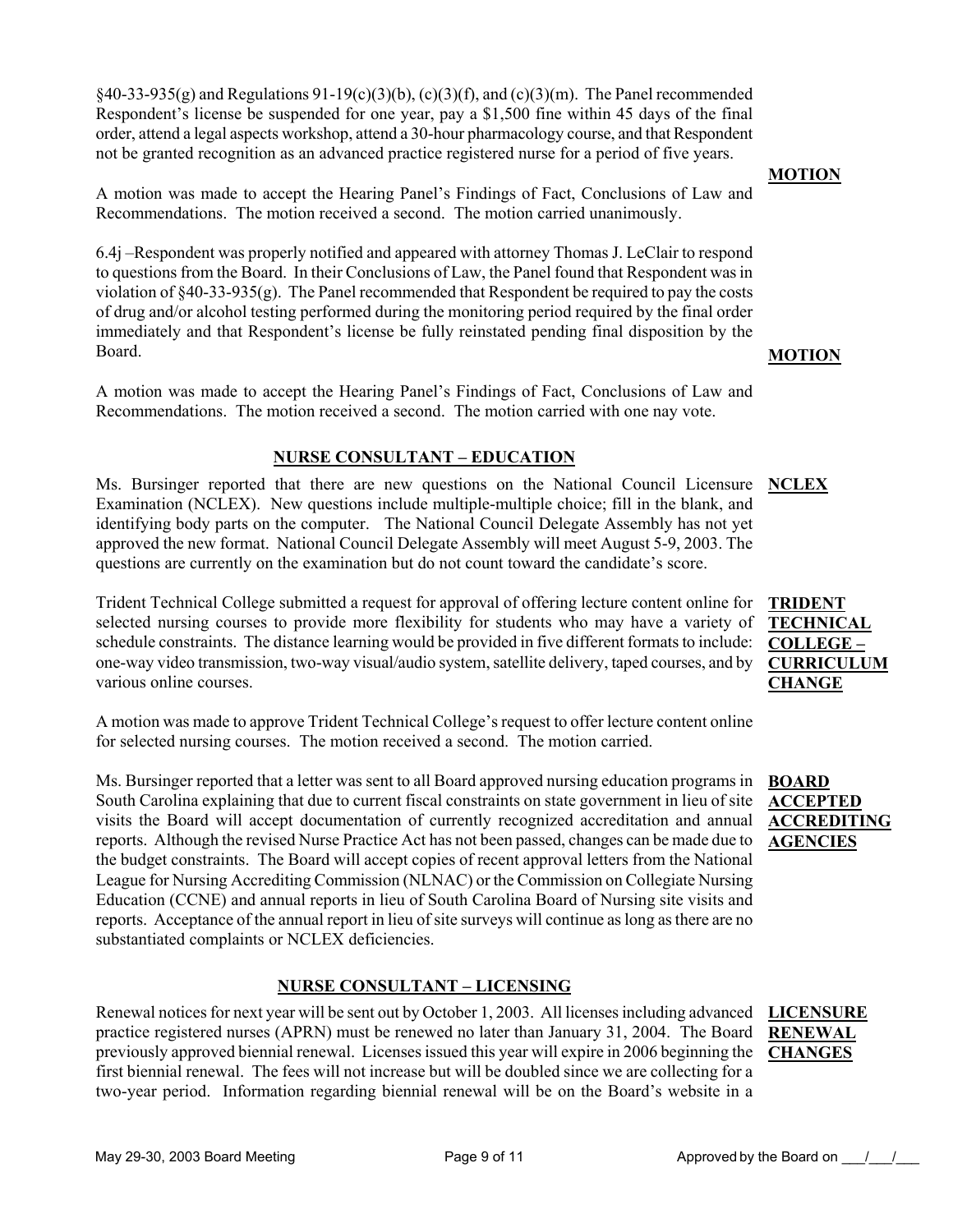conspicuous place and published in the Board's newsletter in the South Carolina Nurse. The Board discussed changing the license expiration date from January 31 to April 30. This would change the renewal time from October 1 through January 31 to February 1 through April 30. It was asked if the \$7 Recovering Professionals Program (RPP) assessment would continue to be charged. The assessment is needed to run the RPP.

A motion was made to affirm biennial renewal beginning this year and to change the biennial renewal period to February 1 through April 30 starting in 2006. The motion received a second. The motion carried.

Currently, when applicants without social security numbers are received, a letter is sent to the applicants explaining that the application will be processed but that a license cannot be issued until their United States security number is received. It sometimes takes an applicant up to a year to get their security numbers. Board of Nursing Regulation 91-13d states that applications are good for one year and that after that time a new application and fee must be submitted. If an applicant for endorsement does not receive their security number within a year of their original application, they must reapply and pay another application fee. Regulation 91-13g states that foreign educated nurses must become licensed within three years of first taking the examination. No changes will be made to the current process. A social security number is required to obtain a nursing license in South Carolina.

Ms. Murphy submitted a recommended change to the Guidelines for Administrator's Licensure Recommendations. It was recommended that Procedure #4b be changed from "Prior convictions that occurred while in the nursing education program or within two years of the date of application for licensure by examination or application for endorsement (except as listed in  $#3$  in these guidelines)." to read "Prior convictions that occurred while in the nursing education program or within one year of the date of application for licensure by endorsement (except as listed in #3 in these guidelines)."

A motion was made to accept changing two years to one year in Procedure #4b of the Guidelines for Administrator's Licensure Recommendations as presented. The motion received a second. The motion carried. **MOTION**

Examination candidates and endorsement applicants with convictions and/or prior disciplinary action appeared before the Board requesting approval of their applications. **SPECIAL APPEARANCES**

9.1 NCLEX-RN Candidate - Candidate was properly notified and appeared before the Board without counsel to answer questions.

A motion was made to allow Respondent to take NCLEX-RN and upon successful completion be **MOTION** licensed a registered nurse in South Carolina with one year probation, in a board approved setting including on site, on shift registered nurse supervision, no home health, no agency employment, and quarterly employer reports. The motion received a second. The motion carried unanimously.

9.2 LPN Endorsement Applicant - Applicant was properly notified and appeared before the Board without counsel to answer questions.

A motion was made allow Applicant to be endorsed as a licensed practical nurse in South Carolina. The motion received a second. The motion carried unanimously. **MOTION**

A motion was made to adjourn the meeting at 11:00 a.m. on May 30, 2003. The motion received a **ADJOURNMENT**second. The motion carried.

#### **GUIDELINES FOR ADMINISTRATO RLICENSURE RECOMMENDA-TIONS**

#### **MOTION**

#### **COMPLETED APPLICATIONS WITHOUT SSN**